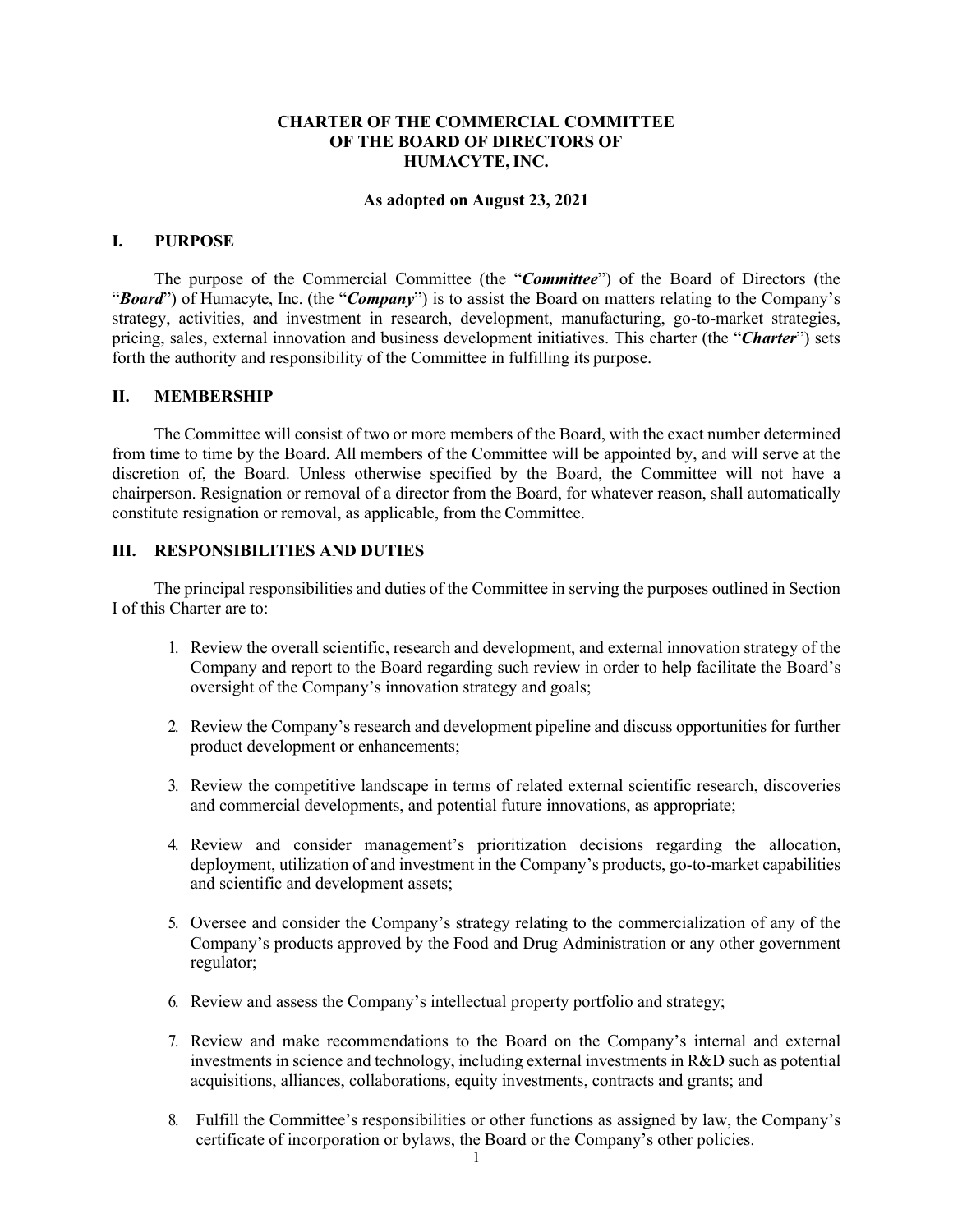These responsibilities and duties are set forth as a guide, with the understanding that the Committee will carry them out in a manner that is appropriate given the Company's needs and circumstances. To the extent permitted under applicable law, stock exchange listing standards and the Company's certificate of incorporation and bylaws, the Committee may supplement or (except as otherwise required by applicable laws or rules) deviate from these responsibilities and duties as appropriate and may establish policies and procedures from time to time that it deems necessary or advisable in fulfilling its responsibilities. Unless otherwise indicated below, these responsibilities and duties will take effect upon the appointment of the Committee and the adoption of this Charter by the Board.

#### **IV. STUDIES AND ADVISORS**

The Committee, in discharging its responsibilities and duties, may conduct, direct, supervise or authorize studies of, or investigations into, any matter that the Committee deems appropriate, with full and unrestricted access to all books, records, documents, facilities and personnel of the Company. The Committee has the sole authority and right, at the expense of the Company, to retain or terminate any consultants, experts and advisors of its choice to assist the Committee in connection with its functions. The Committee will have the sole authority to approve the fees and other retention terms of any such third parties.

## **V. MEETINGS, ACTIONS WITHOUT A MEETING AND STAFF**

Meetings of the Committee shall be held as frequently as determined appropriate by the Committee, which shall be no less often than quarterly. The members of the Committee, will set the dates, times and places of such meetings. The members of the Committee will set the agenda for Committee meetings and will circulate reasonably in advance of each meeting an agenda of matters to be addressed at the meeting. Any member of the Committee may call meetings of the Committee in accordance with the Company's bylaws.

The members of the Committee may appoint any member to preside over Committee meetings.

The Committee shall be governed by the same rules regarding meetings(including meetings in person or by telephone or other similar communications equipment), action by written consent, notice, waiver of notice and quorum (except that a quorum of the Committee will consist of no fewer than two members) and voting requirements as are applicable to the Board.

Subject to the requirements of this Charter and applicable laws, rules and regulations, the Committee may hold private meetings with their advisors and may invite any director, executive or employee of the Company, or such other person, as it deems appropriate in order to carry out its responsibilities, to attend and participate (in a non-voting capacity) in all or a portion of any Committee meeting. The Committee may exclude from all or a portion of its meetings any person it deems appropriate in order to carry out its responsibilities. The Committee members will designate a secretary for each meeting, who need not be a member of the Committee. The Company shall provide the Committee such staff support as it may require.

### **VI. MINUTES AND REPORTS**

The Committee will maintain written minutes of its meetings and copies of its actions by written consent, and will make such minutes and copies of written consents available to the other members of the Board and cause them to be filed with the minutes of the meetings of the Board. The Committee will periodically report to the Board with respect to the activities of the Committee, including on significant matters related to the Committee's responsibilities and the Committee's deliberations andactions.